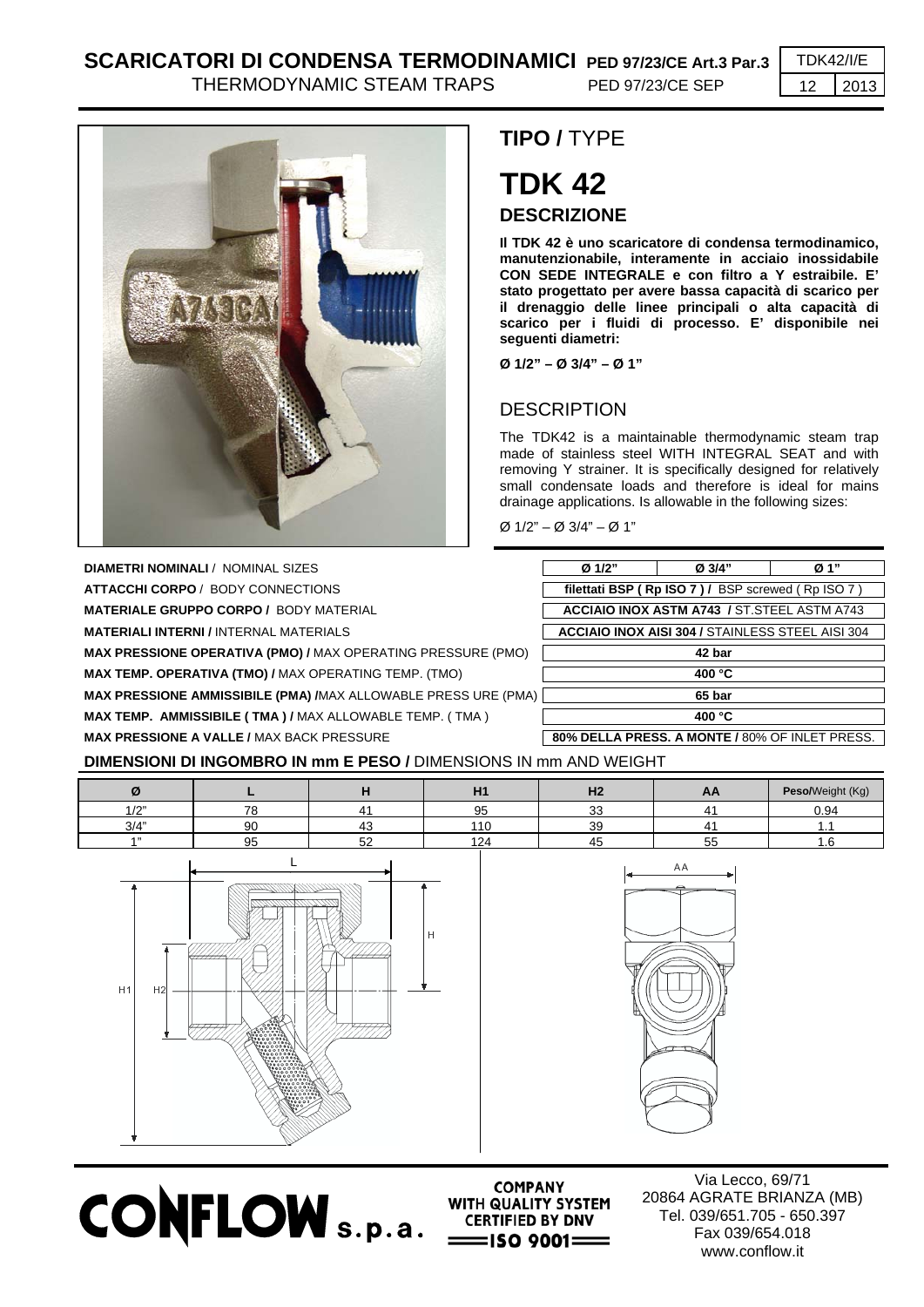



| <b>RICAMBI / SPARE PARTS</b> |                                   |                                                   |  |  |
|------------------------------|-----------------------------------|---------------------------------------------------|--|--|
|                              | CORPO / Body                      | ACCIAIO INOX / Stainless Steel ASTM A743 Gr.CA40F |  |  |
| 2                            | COPERCHIO / Cover                 | ACCIAIO INOX AISI 304 / Stainless Steel AISI 304  |  |  |
| 3                            | FILTRO / Strainer Screen          | ACCIAIO INOX AISI 304 / Stainless Steel AISI 304  |  |  |
| 4                            | DISCO / Disc                      | ACCIAIO INOX AISI 304 / Stainless Steel AISI 304  |  |  |
| 5                            | VITE DI SCARICO / Discharge Screw | ACCIAIO INOX AISI 304 / Stainless Steel AISI 304  |  |  |

I dati tecnici forniti hanno solo valore indicativo e non sono impegnativi per il costruttore che si riserva la facoltà di cambiarli in qualsiasi momento senza obbligo di preavviso. **Tutte le specifiche tecniche della CONFLOW SpA, sono disponibili nell'ultimo stato di aggiornamento sul sito www.conflow.it** 

Specifications given are only indicative and not binding for the manifacturer who reserve the right to carry-out any modifications deemed necessary without prior notice. **All data sheets by CONFLOW SpA, are available last update on our internet web site www.conflow.it**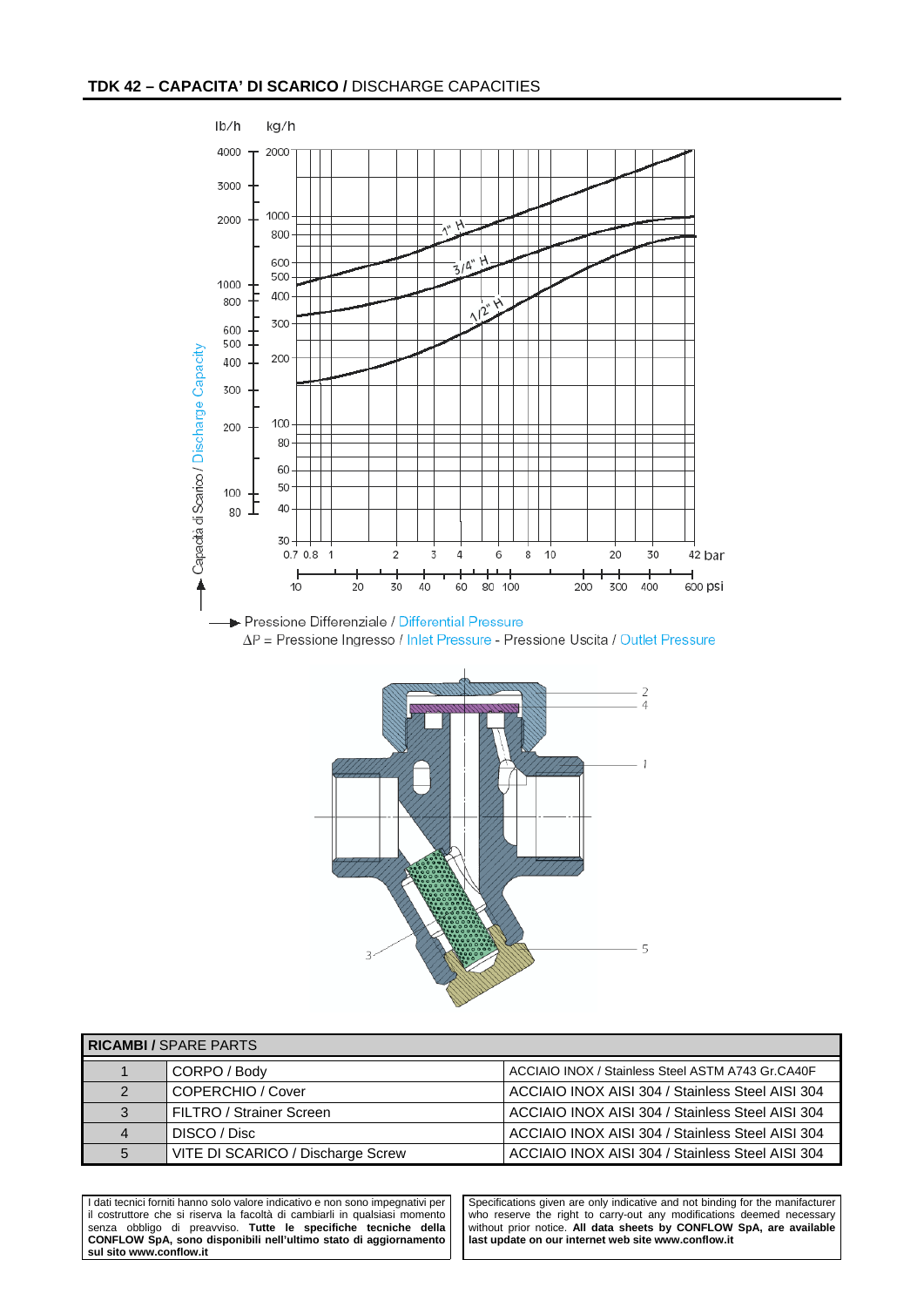THERMODYNAMIC STEAM TRAPS PED 97/23/CE SEP 12 2013



**DIAMETRI NOMINALI / NOMINAL SIZES ATTACCHI CORPO** / BODY CONNECTIONS **MATERIALE GRUPPO CORPO / BODY MATERIAL MATERIALI INTERNI / INTERNAL MATERIALS MAX PRESSIONE OPERATIVA (PMO) / MAX OPERATING PRESSURE (PMO) MAX TEMP. OPERATIVA (TMO) / MAX OPERATING TEMP. (TMO) MAX PRESSIONE AMMISSIBILE (PMA) /MAX ALLOWABLE PRESS URE (PMA) MAX TEMP. AMMISSIBILE ( TMA ) / MAX ALLOWABLE TEMP. ( TMA )** 

## **TIPO /** TYPE

# **TDK PS (LOW COST) DESCRIZIONE**

**Il TDK PS è uno scaricatore di condensa termodinamico, manutenzionabile versione LOW COST, interamente in acciaio inossidabile da barra CON SEDE INTEGRALE e con filtro a Y estraibile. E' stato progettato per avere bassa capacità di scarico per il drenaggio delle linee principali o alta capacità di scarico per i fluidi di processo. E' disponibile nei seguenti diametri:** 

**Ø 1/2" – Ø 3/4" – Ø 1"** 

### **DESCRIPTION**

The TDK PS is a maintainable thermodynamic steam trap LOW COST made by stainless steel rod WITH INTEGRAL SEAT and with removing Y strainer. It is specifically designed for relatively small condensate loads and therefore is ideal for mains drainage applications. Is allowable in the following sizes:

Ø 1/2" – Ø 3/4" – Ø 1"

| Ø 1/2"                                                  | Ø 3/4"           | Ø 1" |  |  |
|---------------------------------------------------------|------------------|------|--|--|
| filettati BSP (Rp ISO 7) / BSP screwed (Rp ISO 7)       |                  |      |  |  |
| <b>ACCIAIO INOX ASTM A743 / ST.STEEL ASTM A743</b>      |                  |      |  |  |
| <b>ACCIAIO INOX AISI 304 / STAINLESS STEEL AISI 304</b> |                  |      |  |  |
| 42 bar                                                  |                  |      |  |  |
| 400 °C                                                  |                  |      |  |  |
| 65 bar                                                  |                  |      |  |  |
|                                                         | 400 $^{\circ}$ C |      |  |  |

**MAX PRESSIONE A VALLE /** MAX BACK PRESSURE **80% DELLA PRESS. A MONTE /** 80% OF INLET PRESS.

#### **DIMENSIONI DI INGOMBRO IN mm E PESO /** DIMENSIONS IN mm AND WEIGHT

|             |    |                          | 114<br>.                   | $\mathbf{u}$<br>пд | АA            | Peso/Weight (Kg) |
|-------------|----|--------------------------|----------------------------|--------------------|---------------|------------------|
| 10"<br>17 L | 70 | 36,5                     | 94                         | 30                 | $\sim$<br>ູບປ | 0.94             |
| 3/4"        | 90 | ี 4⊾                     | $\sim$<br>ט ו              | 36,5               | 40            |                  |
| A 33        | 95 | $\overline{\phantom{0}}$ | 1.07 <sub>0</sub><br>ט, טו | 43                 | 4.            | ن. ا             |

**COMPANY** 



 $$ 



Via Lecco, 69/71 20864 AGRATE BRIANZA (MB) Tel. 039/651.705 - 650.397 Fax 039/654.018 www.conflow.it